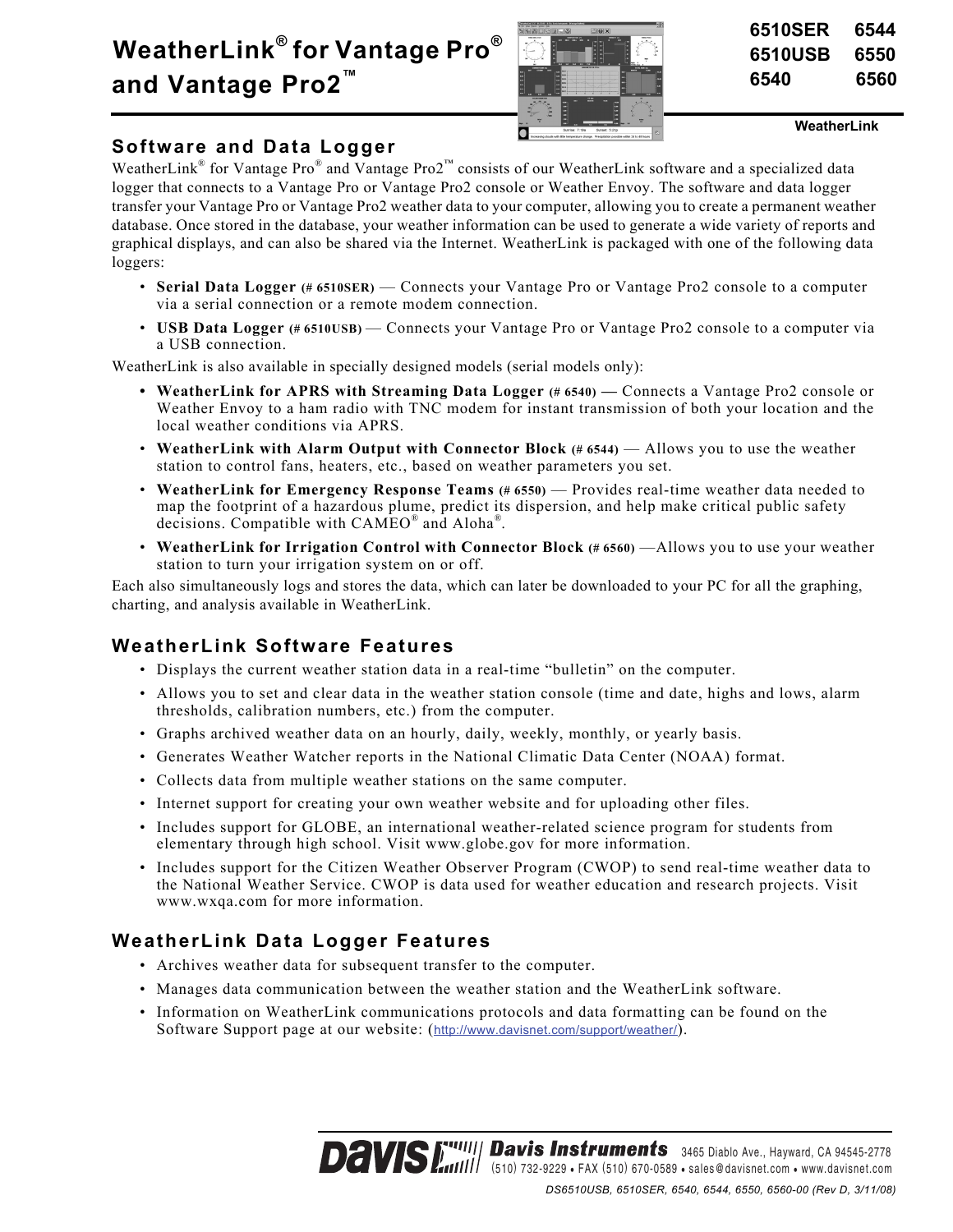## **Software Specifications**

### **Software System Requirements**

WeatherLink software is compatible with computers running various Windows platforms. WeatherLink with serial connection (# 6510SER, 6540, 6544, 6550, 6560) is compatible with computers running the following platforms: 98, 98SE, ME, 2000, XP, or Vista with Microsoft .NET 2.0 framework. Requires at least one free serial port and 5 MB of free disk space.

WeatherLink with a USB connection (#6510USB) is compatible with computers running the following platforms: 98SE, 2000, XP, or Vista and requires t least one free USB port and 5 MB free disk space with Microsoft .NET 2.0 framework. Requires at least one free USB port and 5 MB of free disk space.

The amount of disk space necessary for the data files depends on the archive interval. Each archive record in the database is 88 bytes. Every day in the database has an additional two records totalling 176 bytes that store daily summary information. A database containing data stored at a 30-minute archive interval requires approximately 4400 bytes of disk space per day or 132 KB of disk space per month. The file size changes in a linear fashion depending on the archive interval. For example, data stored at a one-minute interval requires approximately 3.9 MB a month while the data stored at a two-hour interval requires approximately 33 KB a month.

For phone modem connections, the following additional hardware is required: One external modem to connect to the WeatherLink and one internal modem or external modem connected to your computer (modems must be Hayes compatible), and Telephone Modem Adapter (#6533).

### **Software Data Display Options**

Some of the weather data and reports listed below require optional sensors.

Real-Time Displays (these displays update in real-time):

| Text-Based Summary                            | Inside Temperature, Outside Temperature, Wind Direction $(0^\circ - 360^\circ)$ ,<br>Wind Speed, Daily Rain Total, Monthly Rain Total, Year-to-Date Rain<br>Total, Storm Total, Rain Rate, Inside Humidity, Outside Humidity,<br>Barometer, Barometer 6-hour Plot, Evapotranspiration (ET) (day,<br>month, year), Today's Highs and Lows, Forecast Icons, Forecast<br>Text, and Illuminated Fraction of the Moon Disk.<br>Inside Temperature, Outside Temperature, Wind Direction (0°-360°),<br>Wind Speed, Daily Rain Total, Monthly Rain Total, Year-to-Date Rain<br>Total, Storm Total, Rain Rate, Inside Humidity, Outside Humidity,<br>Barometer, UV, Solar Radiation, ET (day, month, year), Today's |
|-----------------------------------------------|------------------------------------------------------------------------------------------------------------------------------------------------------------------------------------------------------------------------------------------------------------------------------------------------------------------------------------------------------------------------------------------------------------------------------------------------------------------------------------------------------------------------------------------------------------------------------------------------------------------------------------------------------------------------------------------------------------|
|                                               | Highs and Lows, Forecast Text, and Moon Phase.                                                                                                                                                                                                                                                                                                                                                                                                                                                                                                                                                                                                                                                             |
| <b>Plotting Displays:</b>                     |                                                                                                                                                                                                                                                                                                                                                                                                                                                                                                                                                                                                                                                                                                            |
|                                               | plotted on a single graph) over any of the following spans (1 hr, 4 hr, 8<br>hr, 12 hr, 1 day, 3 days, Week, Month, Year). Multiple dates may also<br>be plotted on the same graph.                                                                                                                                                                                                                                                                                                                                                                                                                                                                                                                        |
|                                               | . Four stacked line graphs (multiple variables may be plotted on a<br>single graph), which update at the time of each archive interval. Strip<br>charts may use any of the following spans (1 hr, 4 hr, 8 hr, 12 hr, 1<br>day, 3 days, Week, Month, Year).                                                                                                                                                                                                                                                                                                                                                                                                                                                 |
| Reports (Shown as displayed in Reports Menu): |                                                                                                                                                                                                                                                                                                                                                                                                                                                                                                                                                                                                                                                                                                            |
|                                               | (NOAA) Monthly Weather Watcher report                                                                                                                                                                                                                                                                                                                                                                                                                                                                                                                                                                                                                                                                      |
|                                               | (NOAA) Yearly Weather Watcher report                                                                                                                                                                                                                                                                                                                                                                                                                                                                                                                                                                                                                                                                       |
|                                               | data may be altered and data may be added to reflect rainfall totals<br>for months and years which are not contained in your weather.                                                                                                                                                                                                                                                                                                                                                                                                                                                                                                                                                                      |
|                                               | some other threshold). Typically used to determine a time to plant<br>crops.                                                                                                                                                                                                                                                                                                                                                                                                                                                                                                                                                                                                                               |
|                                               | calculation.                                                                                                                                                                                                                                                                                                                                                                                                                                                                                                                                                                                                                                                                                               |
|                                               | Sunrise & Sunset TimesCalculates sunrise and sunset times for any given latitude, longitude.                                                                                                                                                                                                                                                                                                                                                                                                                                                                                                                                                                                                               |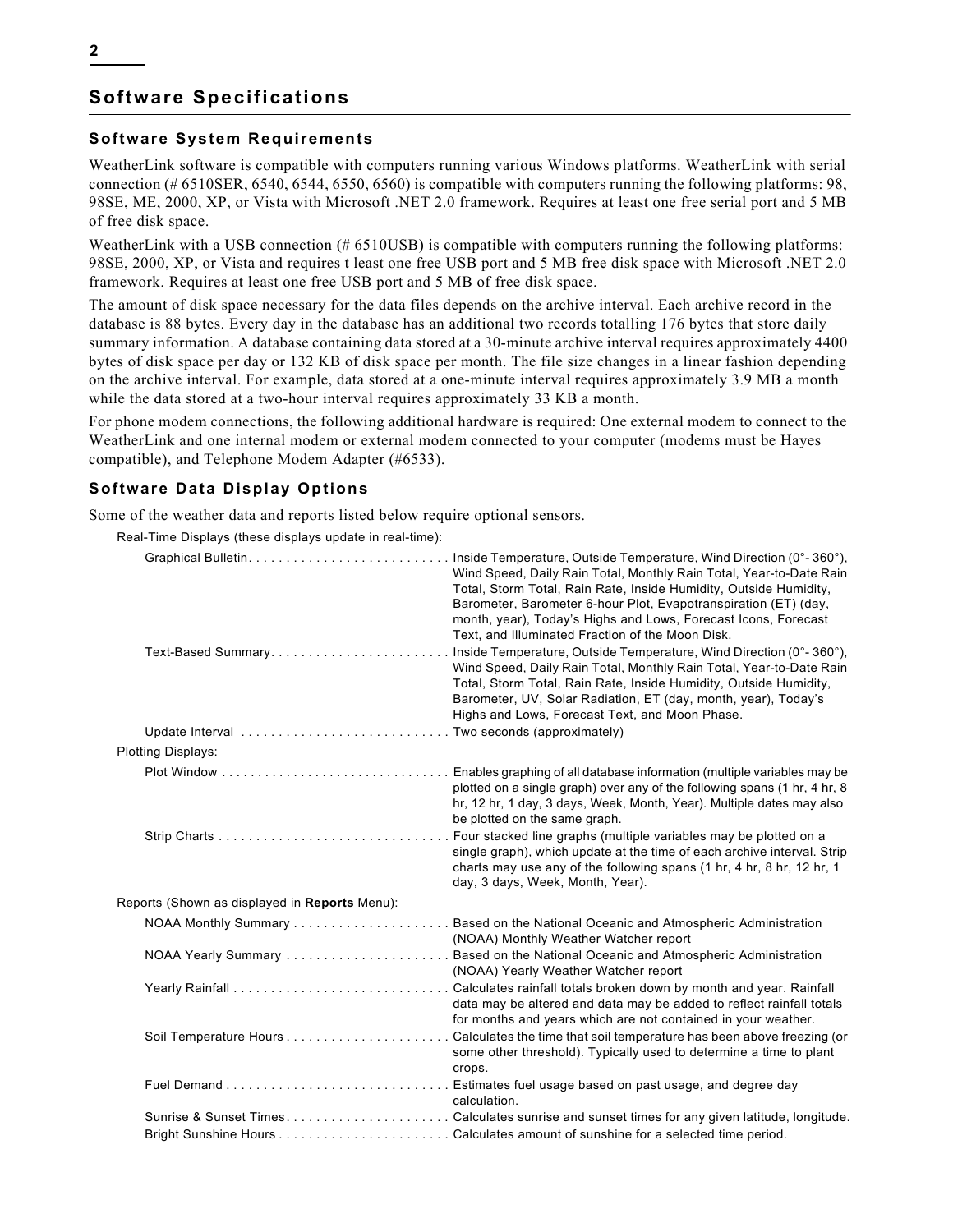# **WeatherLink with USB Data Logger (# 6510USB)**

#### **Communication Protocol**

| selectable) |  |  |  |
|-------------|--|--|--|

#### **Functional Specifications**

### **Data Logger Functions**

| Latitude, set Year-to-Date rain total, set/clear alarm thresholds, clear<br>total values, set time/date.                                                                                                                                                                            |
|-------------------------------------------------------------------------------------------------------------------------------------------------------------------------------------------------------------------------------------------------------------------------------------|
| computer up to once an hour using the Auto Download command.<br>Data can be transferred more frequently, from once a minute to once<br>every two hours, to support Internet uploading and other data sharing<br>features. Only new archive data is transferred during the download. |

#### **Data Logger Archived Data**

The Data Logger stores up to 2560 archive records (one 52-byte record per archive interval) for later transfer to your computer. The archive records are stored in 128K of non-volatile memory; protecting the data even if the console loses power. Maxima, minima, averages, and totals are taken over the archive interval.

|                                                                                        | Time/Date of Record, Inside Temperature (last or average), Outside<br>Temperature (last or average), Maximum Air Temperature, Minimum<br>Air Temperature, Wind Direction (dominant), Wind Speed (average),<br>Maximum Wind Speed, Wind Direction at Maximum Wind Speed,<br>Rainfall (total), Rain Rate, Inside Humidity (last), Outside Humidity<br>(last), Barometric Pressure (last), Solar Radiation, Hi Solar Radiation,<br>UV, Hi UV, Evapotranspiration, Leaf Temperature (2), Leaf Wetness<br>$(2)$ , Extra Humidity $(2)$ , Extra Temperature $(3)$ , Soil Temperature $(4)$ ,<br>Soil Moisture (4), Wind Samples, Wind Transmitter ID, Length of<br>Archive Interval, ISS Reception |
|----------------------------------------------------------------------------------------|----------------------------------------------------------------------------------------------------------------------------------------------------------------------------------------------------------------------------------------------------------------------------------------------------------------------------------------------------------------------------------------------------------------------------------------------------------------------------------------------------------------------------------------------------------------------------------------------------------------------------------------------------------------------------------------------|
|                                                                                        | 30, 60, or 120                                                                                                                                                                                                                                                                                                                                                                                                                                                                                                                                                                                                                                                                               |
| Archive Storage Capacity (the amount of time before the archive is completely filled): |                                                                                                                                                                                                                                                                                                                                                                                                                                                                                                                                                                                                                                                                                              |
|                                                                                        |                                                                                                                                                                                                                                                                                                                                                                                                                                                                                                                                                                                                                                                                                              |
|                                                                                        |                                                                                                                                                                                                                                                                                                                                                                                                                                                                                                                                                                                                                                                                                              |
|                                                                                        |                                                                                                                                                                                                                                                                                                                                                                                                                                                                                                                                                                                                                                                                                              |
|                                                                                        |                                                                                                                                                                                                                                                                                                                                                                                                                                                                                                                                                                                                                                                                                              |
|                                                                                        |                                                                                                                                                                                                                                                                                                                                                                                                                                                                                                                                                                                                                                                                                              |
|                                                                                        |                                                                                                                                                                                                                                                                                                                                                                                                                                                                                                                                                                                                                                                                                              |
| 120 Minute Archive Interval  213 days                                                  |                                                                                                                                                                                                                                                                                                                                                                                                                                                                                                                                                                                                                                                                                              |

# **WeatherLink with Serial Data Logger (# 6510SER)**

### **Communication Protocol**

|                                  | selectable), RS-232, half-duplex, data only (no CTS or RTS)                                            |
|----------------------------------|--------------------------------------------------------------------------------------------------------|
| <b>Functional Specifications</b> |                                                                                                        |
|                                  |                                                                                                        |
|                                  |                                                                                                        |
| Data Logger Functions            |                                                                                                        |
|                                  | Latitude, set Year-to-Date rain total, set/clear alarm thresholds, clear<br>total values set time/date |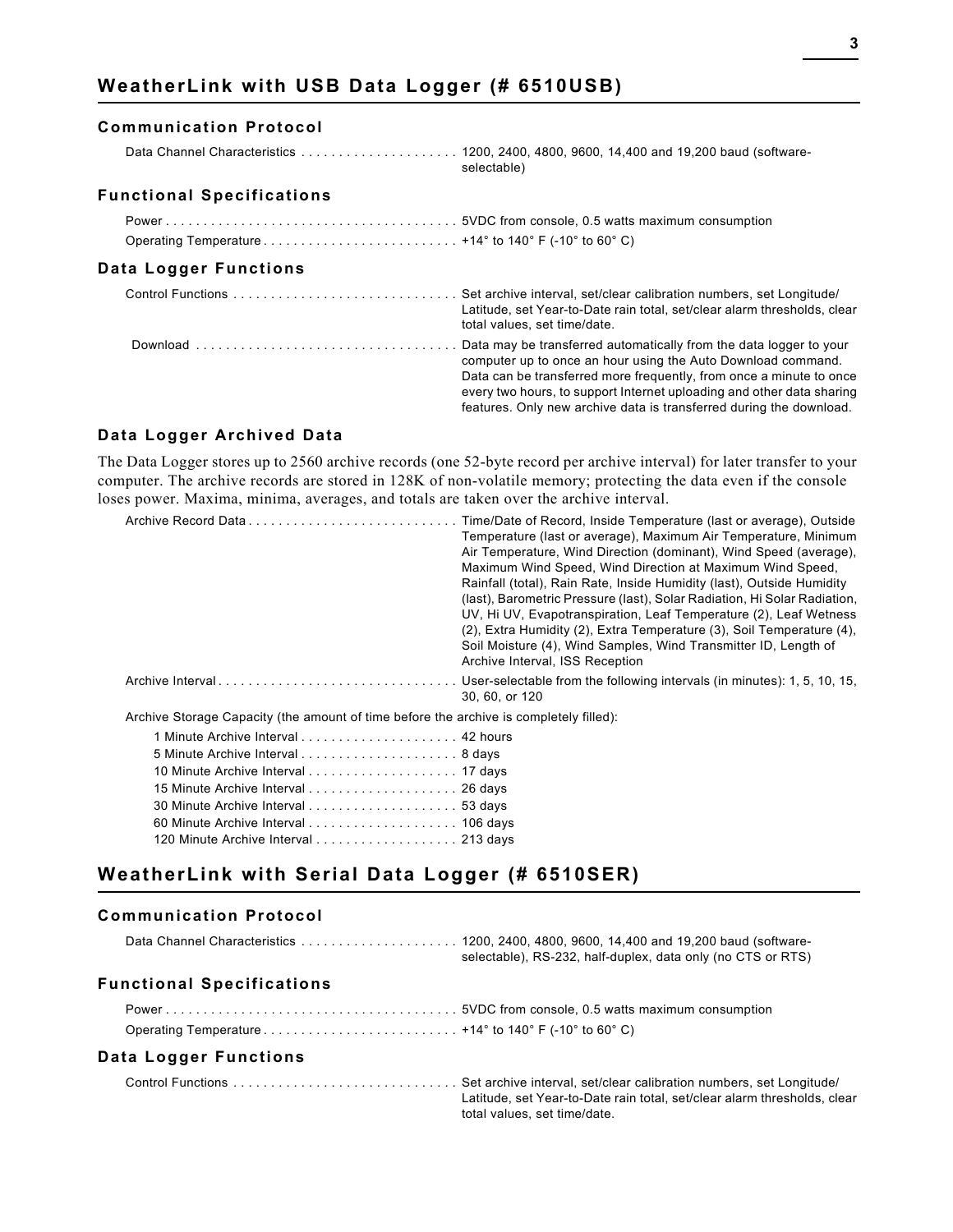Download . . . . . . . . . . . . . . . . . . . . . . . . . . . . . . . . . . . . Data may be transferred automatically from the data logger to your computer up to once an hour using the Auto Download command. Data can be transferred more frequently, from once a minute to once every two hours, to support Internet uploading and other data sharing features. Only new archive data is transferred during the download.

### **Data Logger Archived Data**

The Data Logger stores up to 2560 archive records (one 52-byte record per archive interval) for later transfer to your computer. The archive records are stored in 128K of non-volatile memory; protecting the data even if the console loses power. Maxima, minima, averages, and totals are taken over the archive interval.

|                                                                                        | Time/Date of Record, Inside Temperature (last or average), Outside<br>Temperature (last or average), Maximum Air Temperature, Minimum<br>Air Temperature, Wind Direction (dominant), Wind Speed (average),<br>Maximum Wind Speed, Wind Direction at Maximum Wind Speed,<br>Rainfall (total), Rain Rate, Inside Humidity (last), Outside Humidity<br>(last), Barometric Pressure (last), Solar Radiation, Hi Solar Radiation,<br>UV, Hi UV, Evapotranspiration, Leaf Temperature (2), Leaf Wetness<br>(2), Extra Humidity (2), Extra Temperature (3), Soil Temperature (4),<br>Soil Moisture (4), Wind Samples, Wind Transmitter ID, Length of<br>Archive Interval, ISS Reception |
|----------------------------------------------------------------------------------------|----------------------------------------------------------------------------------------------------------------------------------------------------------------------------------------------------------------------------------------------------------------------------------------------------------------------------------------------------------------------------------------------------------------------------------------------------------------------------------------------------------------------------------------------------------------------------------------------------------------------------------------------------------------------------------|
|                                                                                        | 30, 60, or 120                                                                                                                                                                                                                                                                                                                                                                                                                                                                                                                                                                                                                                                                   |
| Archive Storage Capacity (the amount of time before the archive is completely filled): |                                                                                                                                                                                                                                                                                                                                                                                                                                                                                                                                                                                                                                                                                  |
|                                                                                        |                                                                                                                                                                                                                                                                                                                                                                                                                                                                                                                                                                                                                                                                                  |
|                                                                                        |                                                                                                                                                                                                                                                                                                                                                                                                                                                                                                                                                                                                                                                                                  |
|                                                                                        |                                                                                                                                                                                                                                                                                                                                                                                                                                                                                                                                                                                                                                                                                  |
|                                                                                        |                                                                                                                                                                                                                                                                                                                                                                                                                                                                                                                                                                                                                                                                                  |
|                                                                                        |                                                                                                                                                                                                                                                                                                                                                                                                                                                                                                                                                                                                                                                                                  |

### **WeatherLink for APRS with Streaming Data Logger (# 6540)**

The Streaming Data Logger is designed for ham radio operators with the capability of accepting APRS data packets. The product will allow the user to transmit weather data over ham radio without the need for a PC.Requires a TNC modem. TNC (Terminal Node Controller) modems translate the data from a Vantage Pro or Vantage Pro2 into packets for transmission via ham radio.

#### **Hardware Installation and Requirements**

60 Minute Archive Interval . . . . . . . . . . . . . . . . . . . . 106 days 120 Minute Archive Interval . . . . . . . . . . . . . . . . . . 213 days

In addition to the WeatherLink requirements, the streaming data capability has the following additional hardware requirements.

- Ham radio with attached TNC modem capable of accepting APRS data packets.
- Computer running 98, 98SE, ME, 2000, XP, or Vista with Microsoft .NET 2.0 framework. Requires at least 3 MB of RAM and 512 KB of hard disk space.

For further and more detailed information on APRS, please visit the following website: http://web.usna.navy.mil/~bruninga/aprs.html.

|                     | streaming whenever software attempts to communicate to the logger.<br>Once communications to WeatherLink are initiated and successful.<br>the streaming data logger will be unable to communicate with the<br>Streaming Data Utility until the Time Out Period expires. |
|---------------------|-------------------------------------------------------------------------------------------------------------------------------------------------------------------------------------------------------------------------------------------------------------------------|
|                     |                                                                                                                                                                                                                                                                         |
|                     |                                                                                                                                                                                                                                                                         |
| Streaming Interval: |                                                                                                                                                                                                                                                                         |
|                     |                                                                                                                                                                                                                                                                         |
|                     |                                                                                                                                                                                                                                                                         |
|                     |                                                                                                                                                                                                                                                                         |
|                     |                                                                                                                                                                                                                                                                         |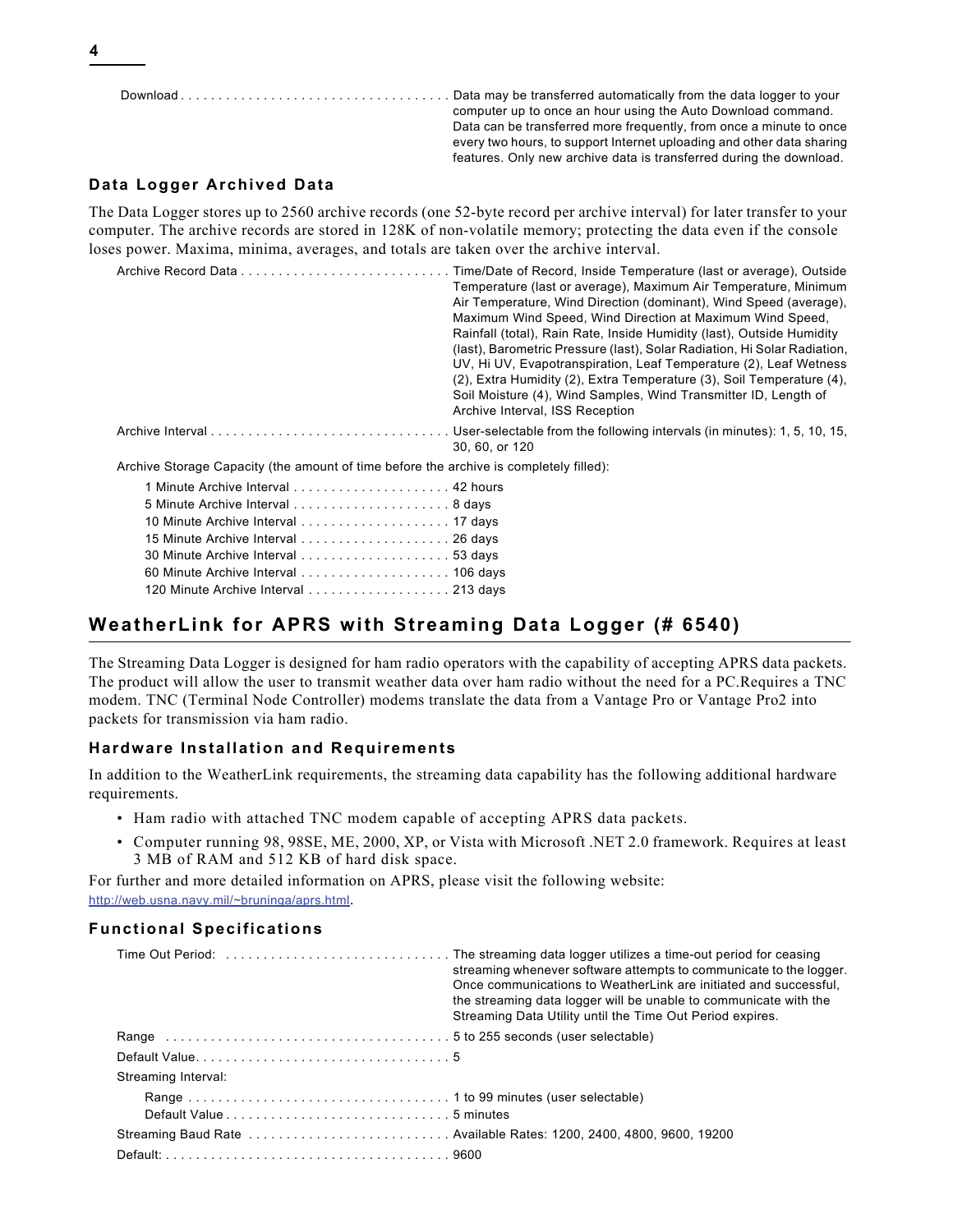Streaming Data Output Parameters: . . . . . . . . . . . . . . . . Day of the Month, Time in GMT & 24 hour format, Latitude & Longitude, Wind direction (in degrees), Wind Speed (1 min. average in mph), High Wind Speed (in mph in the last 5 min.), Temperature (°F), Rainfall (inches) in the last hour, Rainfall (inches) in the last 24 hours, Daily Rainfall (inches since midnight), Humidity (in %, omitted if missing), Barometric pressure (mb/hPa, omitted if missing), Solar Radiation (in W/m2, omitted if missing).

## **WeatherLink for Alarm Output with Connector Block (# 6544)**

The Connector Block is designed to allow you to turn heaters, fans, and other devices on or off using the data from your weather station. The utility software steps you through the choices. For each of four outputs, you can enter up to eight different weather parameters. Enter threshold values for each, select from nine different test conditions, and logically combine the entries together as you choose. Our connector block provides the interface between your Vantage Pro2 console or Weather Envoy and an electrical device. For high-power devices, you may also need to add electrical relays (not supplied by Davis Instruments).

### **Hardware Installation and Requirements**

In addition to the requirements for WeatherLink, the Irrigation capability has the following additional hardware requirements.

- Computer running 98, 98SE, ME, 2000, XP, or Vista with Microsoft .NET 2.0 framework. Requires at least 3 MB of RAM and 512 KB of hard disk space.
- Relays: You may need to obtain your own relays in order to switch equipment at voltages higher than 28 volts or power levels above 10 Watts.
- **Caution:** The Alarm Output data logger is not suitable for any use in which the health or safety of any person or the value or protection of valuable property is dependent on the operation of the device.

|                                                                                    | cage clamp screw terminals.                                                                                                                                                                                                                                                                                                                                                                                                                                                                                                                                                                                                                                                                                                                                 |
|------------------------------------------------------------------------------------|-------------------------------------------------------------------------------------------------------------------------------------------------------------------------------------------------------------------------------------------------------------------------------------------------------------------------------------------------------------------------------------------------------------------------------------------------------------------------------------------------------------------------------------------------------------------------------------------------------------------------------------------------------------------------------------------------------------------------------------------------------------|
| Each of the four output contacts is rated as follows:                              |                                                                                                                                                                                                                                                                                                                                                                                                                                                                                                                                                                                                                                                                                                                                                             |
|                                                                                    |                                                                                                                                                                                                                                                                                                                                                                                                                                                                                                                                                                                                                                                                                                                                                             |
|                                                                                    |                                                                                                                                                                                                                                                                                                                                                                                                                                                                                                                                                                                                                                                                                                                                                             |
|                                                                                    |                                                                                                                                                                                                                                                                                                                                                                                                                                                                                                                                                                                                                                                                                                                                                             |
|                                                                                    | $185^{\circ}$ F, (85 $^{\circ}$ C)                                                                                                                                                                                                                                                                                                                                                                                                                                                                                                                                                                                                                                                                                                                          |
|                                                                                    |                                                                                                                                                                                                                                                                                                                                                                                                                                                                                                                                                                                                                                                                                                                                                             |
|                                                                                    |                                                                                                                                                                                                                                                                                                                                                                                                                                                                                                                                                                                                                                                                                                                                                             |
|                                                                                    |                                                                                                                                                                                                                                                                                                                                                                                                                                                                                                                                                                                                                                                                                                                                                             |
|                                                                                    |                                                                                                                                                                                                                                                                                                                                                                                                                                                                                                                                                                                                                                                                                                                                                             |
| Output Contact Closure Functions (Set through the configuration software utility): |                                                                                                                                                                                                                                                                                                                                                                                                                                                                                                                                                                                                                                                                                                                                                             |
|                                                                                    | model and accessories.                                                                                                                                                                                                                                                                                                                                                                                                                                                                                                                                                                                                                                                                                                                                      |
|                                                                                    |                                                                                                                                                                                                                                                                                                                                                                                                                                                                                                                                                                                                                                                                                                                                                             |
|                                                                                    | Wind Speed, 10 min average Wind speed, Wind Direction, Wind Chill,<br>Outside Heat Index, Barometer Value, Barometer Trend: (Rising<br>Rapidly, Rising Slowly, Steady, Falling Slowly, Falling Rapidly), Daily<br>Rain, Storm Total Rain, Monthly Rain, Yearly Rain, Rain Rate, Solar<br>Radiation, UV Radiation, Inside Temperature, Inside Humidity, Inside<br>Dewpoint, Inside Heat Index, Extra Temperature (1-8: # based on Tx<br>ID), Extra Humidity (1-8: # based on Tx ID) Daily ET, Monthly ET,<br>Yearly ET, Leaf Wetness (1-2), Soil Moisture (1-4), Leaf Temperature<br>(1-2), Soil Temperature (1-4), Time, Transmitter Battery Status (ID#<br>1-8), Repeater Battery Status (ID# A-H), Console Batteries, ISS<br>Reception (% since midnight) |
|                                                                                    | Greater Than or =, Less Than or =, Between, Not Between, True (or<br>False, used for Barometer Trend and Battery Status Parameters),<br>Trending, Equal, Minus (Difference), Missing (if data is dashed)                                                                                                                                                                                                                                                                                                                                                                                                                                                                                                                                                    |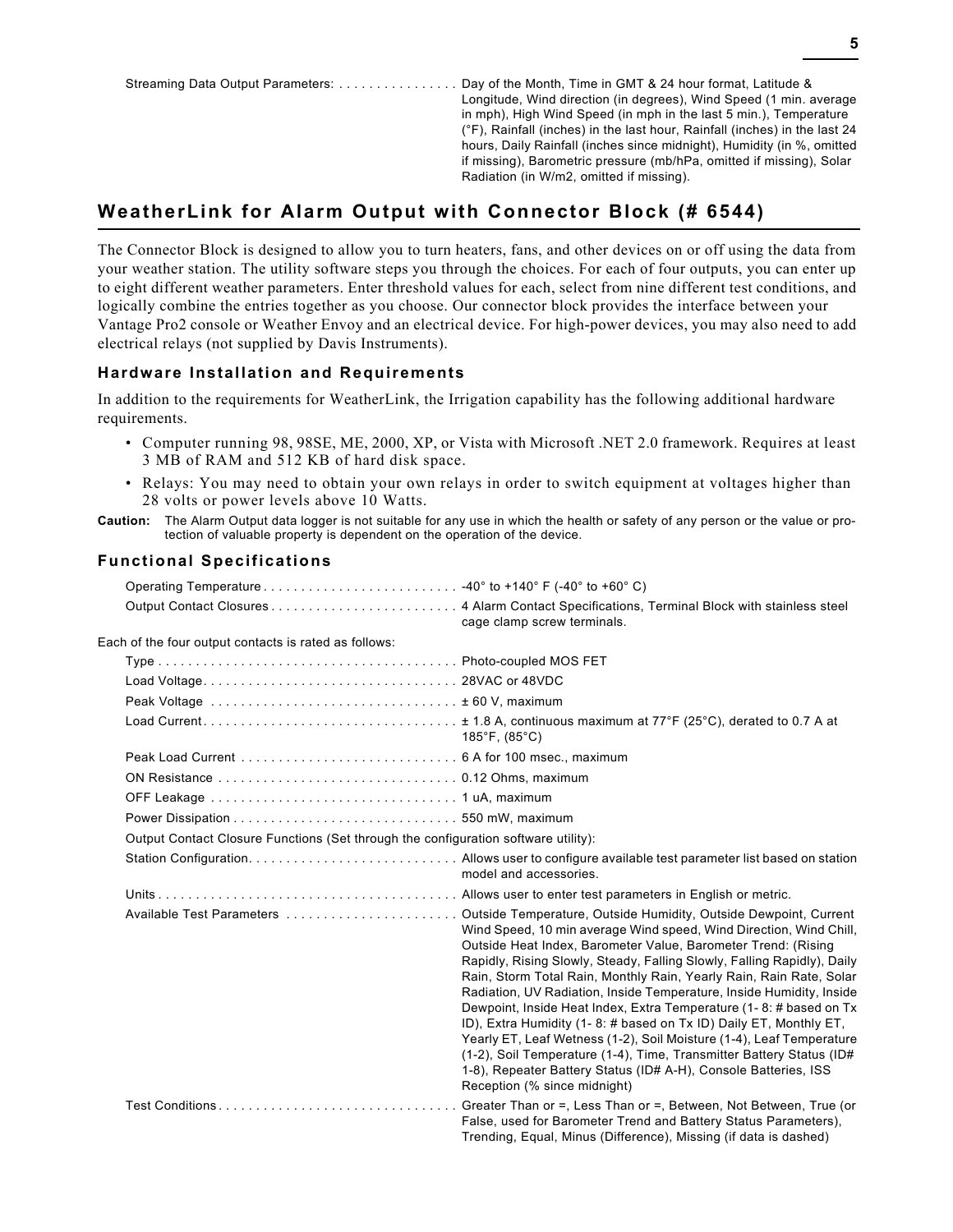| ۰. |  |  |
|----|--|--|
|    |  |  |

| Logical Grouping Options                | Alarm Triggers on any user-selected logical grouping of up to 8 test<br>conditions (up to 7 if using the Minus or Difference Test Condition/<br>Check Type): OR (any test conditions can be true), AND (all test<br>conditions must be true), XOR (only one test condition can be true),<br>DONE (only on test condition used) |
|-----------------------------------------|--------------------------------------------------------------------------------------------------------------------------------------------------------------------------------------------------------------------------------------------------------------------------------------------------------------------------------|
|                                         | The log will consist of which output became active, which parameters<br>caused the alarm to become active (useful for the AND type alarm)<br>along with the date and time that the alarm became active. This log is<br>cleared whenever any of the output alarms are cleared. Can be<br>activated or deactivated by the user.  |
| <b>Output Contact Closure Functions</b> |                                                                                                                                                                                                                                                                                                                                |
|                                         | output should stay active once it is triggered. Default = 10 minutes                                                                                                                                                                                                                                                           |
|                                         | alarm output deactivated once it is deactivated. Default = 0.                                                                                                                                                                                                                                                                  |
| Pulse Width                             | 0 to 9999 milliseconds (user selectable). Default = 2000 milliseconds<br>(2 seconds).                                                                                                                                                                                                                                          |
|                                         | Continuous or Pulse (1-time) (user selectable). Determines whether<br>a pulse for alarm activation is continuous throughout the activation<br>time or a one time pulse. Pulsed relay oriented devices will require the<br>one-time pulse. Default = Continuous                                                                 |
|                                         | Normally Open or Normally Closed (user-selectable). Determines<br>whether the circuit stays open or closed when no alarms are active.<br>The opposite behavior occurs for an active alarm condition. Normally<br>closed is the most typical operation for Irrigation controller use.<br>Default = Normally Closed.             |
|                                         | Available. Continuous, Open, or Closed circuit (user-selectable).                                                                                                                                                                                                                                                              |

### **WeatherLink for Emergency Response Teams with Streaming Data Logger (# 6550)**

The Streaming Data Logger is designed for use with the free  $CAMEO^{\circ}$  or  $ALOHA^{\circ}$  software. It provides the realtime weather data needed to map the "footprint" of a hazardous plume, predict its dispersion, and help make critical public safety decisions. Please note that this product is specifically designed to work with CAMEO<sup>®</sup> and ALOHA<sup>®</sup> software programs and will not work with other such programs of this type. For further and more detailed information on this product, please visit the following website: http://www.epa.gov/ceppo/cameo/aloha.htm.

Note: CAMEO, or Computer-Aided Management of Emergency Operations, is a suite of three integrated software applications, including ALOHA® Areal Locations of Hazardous Atmospheres.

### **Hardware Installation and Requirements**

In addition to the WeatherLink requirements, the streaming data capability has the following additional hardware requirements:

• Computer running 98, 98SE, ME, 2000, XP, or Vista with Microsoft .NET 2.0 framework. Requires at least 1 MB of RAM and 2.5 MB of hard disk space.

| streaming whenever software attempts to communicate to the logger.<br>Once communications to WeatherLink are initiated and successful.<br>the streaming data logger will be unable to communicate with the<br>Streaming Data Utility until the Time Out Period expires. |
|-------------------------------------------------------------------------------------------------------------------------------------------------------------------------------------------------------------------------------------------------------------------------|
|                                                                                                                                                                                                                                                                         |
|                                                                                                                                                                                                                                                                         |
| Although a station ID number is included in each data transmission.<br>ALOHA <sup>®</sup> does not use this value.                                                                                                                                                      |
|                                                                                                                                                                                                                                                                         |
|                                                                                                                                                                                                                                                                         |
|                                                                                                                                                                                                                                                                         |
|                                                                                                                                                                                                                                                                         |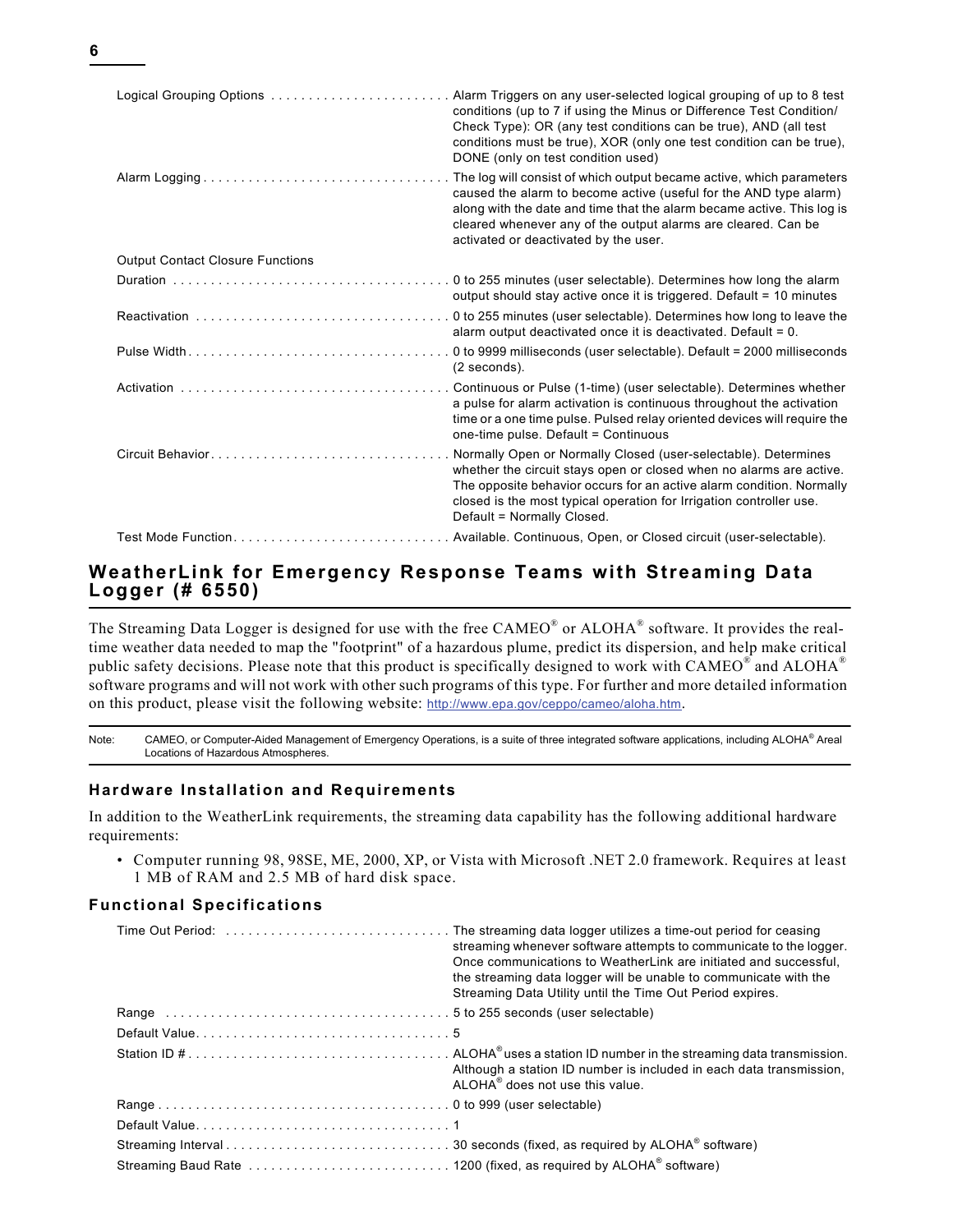# **WeatherLink for Irrigation Control with Connector Block (# 6560)**

The connector block is designed for use with most common irrigation systems, including Rain Bird, Rain Master, and Toro. For the industrial controllers used in agriculture and turf management, it provides electronic pulses for wind, rain, and evapotranspiration (ET, requires a solar radiation sensor). All users can use the alarm settings in the Vantage Pro or Pro2 console or Weather Envoy to inhibit the irrigation cycle based on weather conditions. The device will inhibit the irrigation cycle if ANY of the alarms are active.

### **Hardware Installation and Requirements**

In addition to the requirements for WeatherLink, the Irrigation capability has the following additional hardware requirements.

- Computer running 98, 98SE, ME, 2000, XP, or Vista with Microsoft .NET 2.0 framework. Requires at least 3 MB of RAM and 512 KB of hard disk space.
- Industrial Irrigation Controller with inputs for wind, rain, and/or ET; or a Residential Controller with a Common or a Rain Sensor connection.
- Solar Radiation Sensor, P/N 6450 to use evapotranspiration (ET) to control the irrigation cycle. In addition to the ET pulse output, the Rain - ET algorithm uses this information. More information is provided below.
- Relays: You may need to obtain your own relays in order to switch equipment at voltages higher than 28 volts or power levels above 10 Watts.

Note: An industrial controller can also be connected to the Alarm Output on the irrigation data logger if you want the irrigation system to also be suspended due to cold temperatures or other variables you set.

Note: A residential controller may be connected in series to both the ET and Alarm outputs on the Irrigation data logger if you want the irrigation system to also be suspended due to high winds or cold temperatures in addition to the Rain-ET balance.

**Caution:** The Alarm Output Module is not suitable for any use in which the health or safety of any person or the value or protection of valuable property is dependent on the operation of the streaming data logger.

|                                                       | stainless steel cage clamp screw terminals. |
|-------------------------------------------------------|---------------------------------------------|
| Each of the four output contacts is rated as follows: |                                             |
|                                                       |                                             |
|                                                       |                                             |
|                                                       |                                             |
|                                                       | 185°F, $(85^{\circ}C)$                      |
|                                                       |                                             |
|                                                       |                                             |
|                                                       |                                             |
|                                                       |                                             |
| <b>Output Contact Closure Functions:</b>              |                                             |
|                                                       | speed in mph                                |
|                                                       | setting in console (0.01" or 0.2 mm)        |
|                                                       | Residential mode (see below) only           |